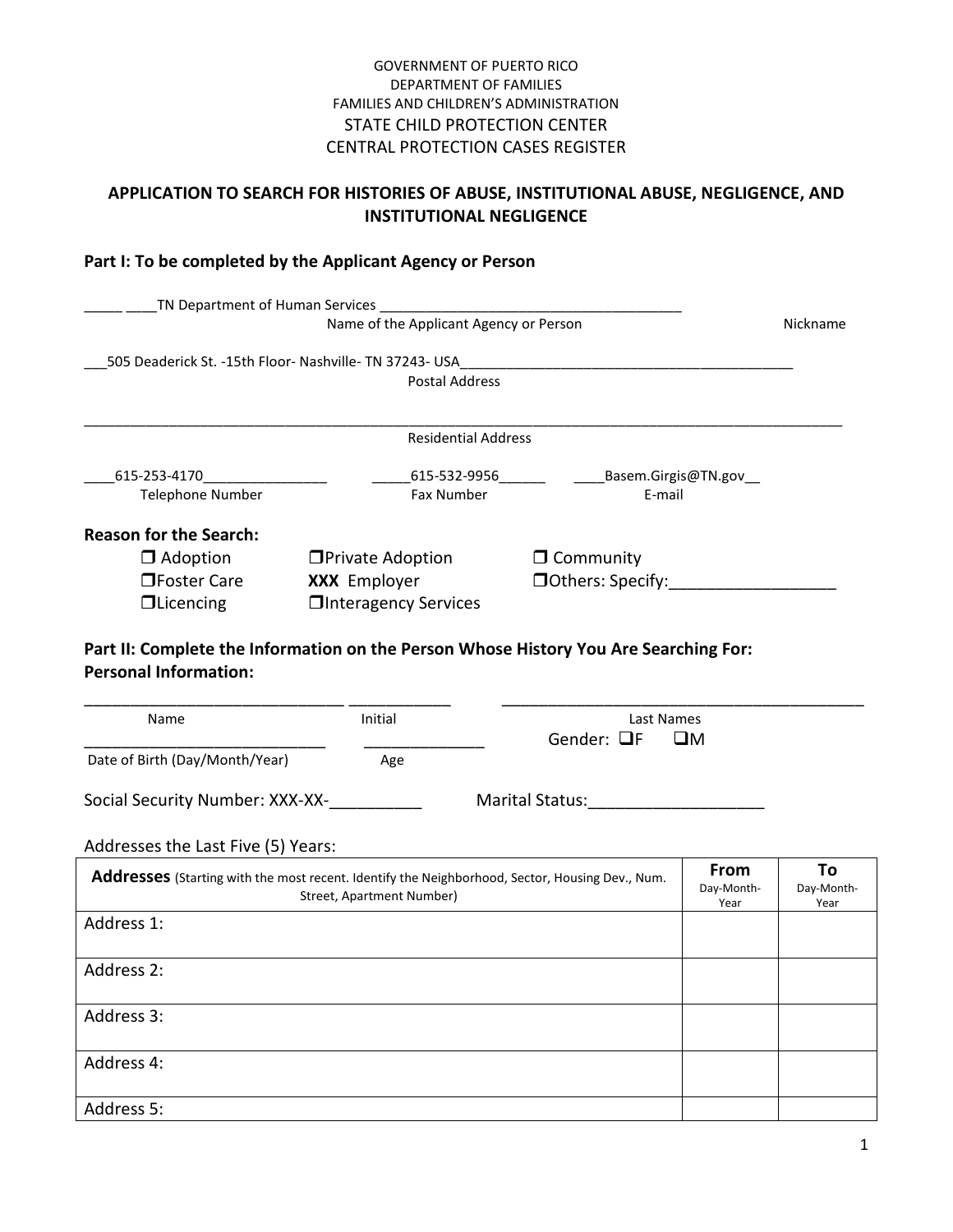| APPLICATION TO SEARCH FOR HISTORIES OF ABUSE, INSTITUTIONAL |                                                  |  |
|-------------------------------------------------------------|--------------------------------------------------|--|
|                                                             | ABUSE. NEGLIGENCE. AND INSTITUTIOINAL NEGLIGENCE |  |

| Applicant's Occupation: | Current Place of Work: |
|-------------------------|------------------------|
| Previous Place of Work: |                        |
|                         |                        |

| Have you worked in any child service institution? $\Box$ Yes $\Box$ No Specify |                     |                                    |
|--------------------------------------------------------------------------------|---------------------|------------------------------------|
| □ Care Center                                                                  | □ Group Home        | <b>Theatment Center for Minors</b> |
| □Shelter                                                                       | $\Box$ Camp         | □Foster Home                       |
| □ Public or Private School                                                     | □ Youth Institution | □Rehab Residential Centers         |

(Addiction, Alcoholism, Mental Health and Health)

**Identification of Current Members of Your Family:** (Include names of: your own children, stepchildren, foster children even if they are adults and currently do not live with you)

|                                   | <b>Date of Birth</b> |              |      | <b>Sex</b> |   | <b>Relationship to</b> |                  |
|-----------------------------------|----------------------|--------------|------|------------|---|------------------------|------------------|
| Last Names, Name (Adults)         | Day                  | <b>Month</b> | Year | Age        | M | F                      | <b>Applicant</b> |
|                                   |                      |              |      |            |   |                        |                  |
|                                   |                      |              |      |            |   |                        |                  |
|                                   |                      |              |      |            |   |                        |                  |
|                                   |                      |              |      |            |   |                        |                  |
| Last Names, Name (Minors under 18 |                      |              |      |            |   |                        |                  |
| <b>Years Old)</b>                 |                      |              |      |            |   |                        |                  |
|                                   |                      |              |      |            |   |                        |                  |
|                                   |                      |              |      |            |   |                        |                  |
|                                   |                      |              |      |            |   |                        |                  |
|                                   |                      |              |      |            |   |                        |                  |
|                                   |                      |              |      |            |   |                        |                  |

**Identification of Your Previous Family Members** (if applicable): (Include the names of: previous spouses, your own children, step-children, foster children, even if they currently do not live with you)

|                                   | <b>Date of Birth</b> |              |      | <b>Sex</b> |   | <b>Relationship to</b> |                  |
|-----------------------------------|----------------------|--------------|------|------------|---|------------------------|------------------|
| <b>Last Names, Name (Adults)</b>  |                      | <b>Month</b> | Year | Age        | M | F                      | <b>Applicant</b> |
|                                   |                      |              |      |            |   |                        |                  |
|                                   |                      |              |      |            |   |                        |                  |
|                                   |                      |              |      |            |   |                        |                  |
| Last Names, Name (Minors under 18 |                      |              |      |            |   |                        |                  |
| <b>Years Old)</b>                 |                      |              |      |            |   |                        |                  |
|                                   |                      |              |      |            |   |                        |                  |
|                                   |                      |              |      |            |   |                        |                  |
|                                   |                      |              |      |            |   |                        |                  |
|                                   |                      |              |      |            |   |                        |                  |